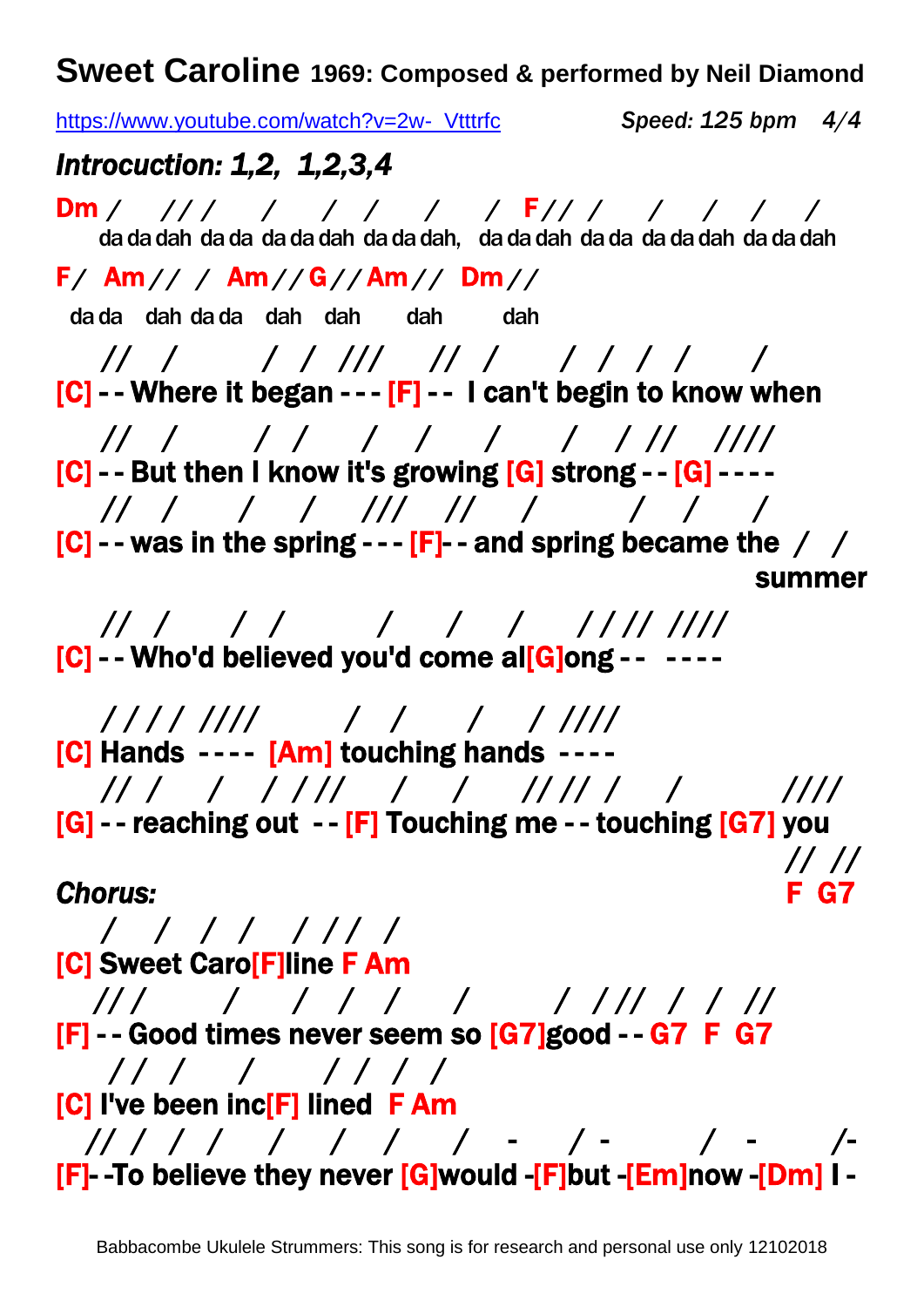**Sweet Caroline** *(continued)*  $[C] //$ look at the night  $// [F] //$ and it don't seem so lonely  $[C] // We fill it up with only [G] two // [G] //$  $[C]/$  And when I hurt  $// [F]$  //Hurting runs off my shoulder  $|C|$  // How can I hurt when holding  $|G|$  you // ////

 $[C]$  Warm  $///$  [Am] touching warm  $///$ [G] //reaching out// [F]Touching me, // touching

 //// [G7] you F// G7 //

[C] Sweet Caro[F]line F / Am /  $[F]$  // Good times never seem so  $[G7]$  good //  $G7/$  F /  $G7$  // [C] I've been inc[F]lined F /Am /

 $[F]/$  To believe they never G would - F Oh - Em Lord - Dm no-

*Instrumental (tune as in the Introduction):* 

Dm */ / / / / / / / /* F */ / / / / / /*  da da dah da da da da dah da da dah, da da dah da da da da dah da da dah

F */* Am */ / /* Am */ /* G */ /* Am */ /* Dm */ /*

da da dah dah dah dah dah dah

[C] Sweet Caro[F]line F / Am /  $[F]$  // Good times never seem so  $[G7]$  good //  $G7/$  F /  $G7$  // [C] I've been inc[F]lined F /Am /  $[F]/$  To believe they never G would - F Oh - Em Lord - Dm no-

[C] Sweet Caro[F]line F / Am /  $[F]$  // Good times never seem so  $[G7]$  good //  $G7/$  F /  $G7$  // [C] Sweet Caro[F]line F / Am /  $[F]//$  I believe they never  $[G]$  could -[F] / - [Em] / - [Dm] / - [C] / – *STOP* 



Babbacombe Ukulele Strummers: This song is for research and personal use only 12102018